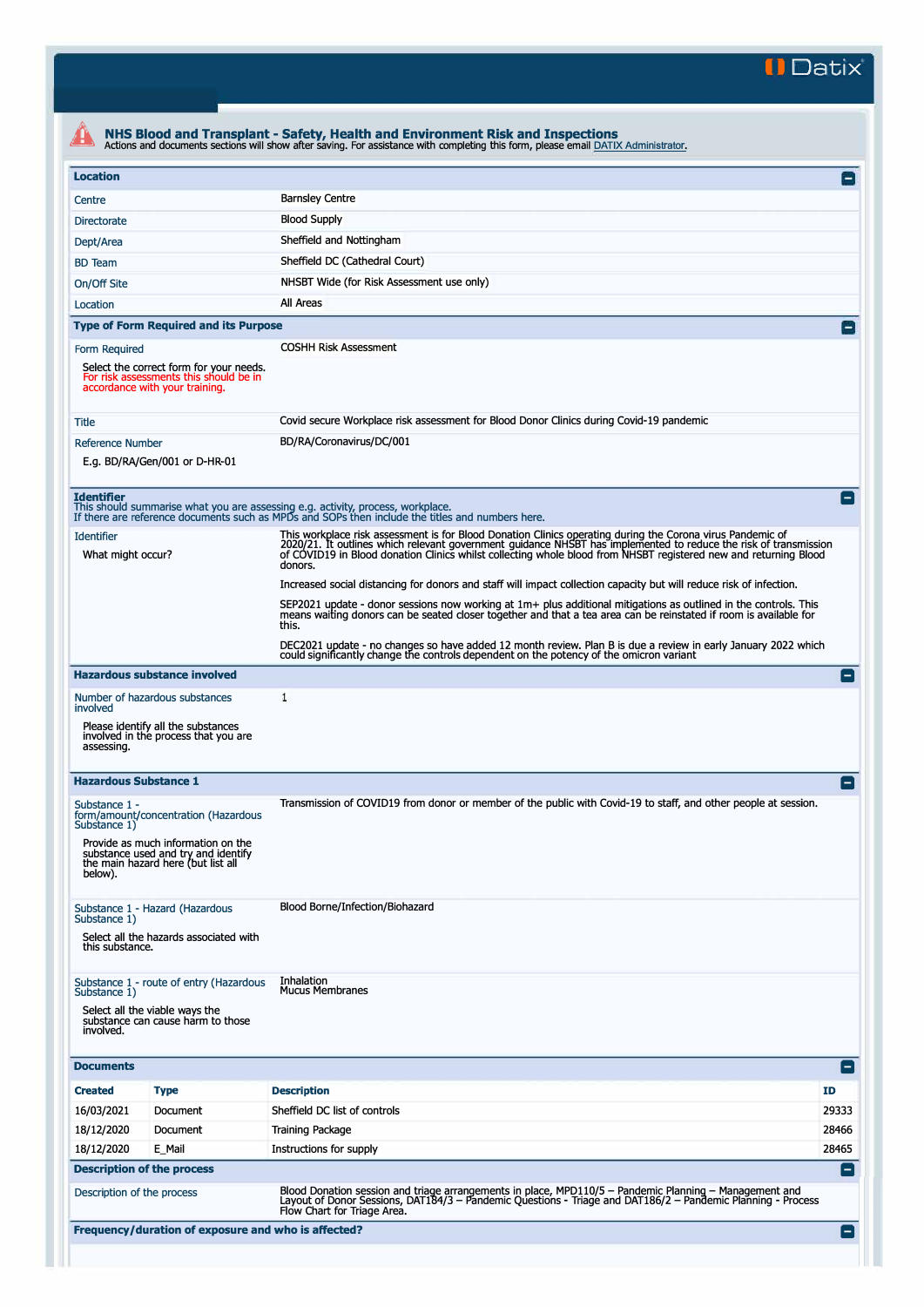Frequency/duration of exposure and who<br>is affected? (Frequency/duration of<br>exposure and who is affected?)

Triage Donors; - Temperature check requires Colleagues hand to have very short (few seconds) proximity within 1m<br>with multiple individual members of public and donors within each hour.<br>Donor carer and nurse role in blood c day.<br>All vulnerable colleague groups working on session including clinically vulnerable, Clinically extremely vulnerable and<br>BAME, have had individual risk assessments completed outlining individual and general controls.

Inherent Risk Grading<br>Inherent risk is an evaluation of the damage that could occur assuming there are no controls are in place or there is catastrophic failure of the controls. It is<br>completed for the activity / assessmen E **Inherent Risk** Impact Red-Extreme<br>Orange-High<br>Yellow-Moderate Likelihood **Negligible** Minor Moderate Major Catastrophic **Almost Certain**  $\bullet$  $\bullet$  $\bullet$  $\bullet$ Green-Low Likely  $\bullet$  $\bullet$  $\bullet$  $\bullet$ **Possible**  $\bullet$  $\bullet$  $\bullet$  $\bullet$ **Unlikely**  $\bullet$  $\bullet$  $\bullet$  $\bullet$ Rare О  $\bullet$  $\bullet$ Rating (initial): 6 **Risk level (initial):** Moderate **Controls in place**<br>Best practice is to directly link the controls to the hazards they are reducing and to list them in order of preference according to the hierarchy of control i.e.<br>eliminate, substitute, engineering cont Ξ Manager to consult attached editable List of controls document and delete or add controls as appropriate Controls in place E.G. "Gloves available to wear- YES"<br>For COSHH assessments please<br>consider other controls e.g. Health<br>Surveillance. **Emergency Preparedness**  $\blacksquare$ Standard practice for storage, disposal and dealing with blood/ body fluid spillage if needed. Storage and disposal / accidental release<br>and fire fighting requirements Standard practice for blood/ body fluid splash/ needlestick to be followed. Flush affected area with plenty of water<br>immediately and then contact 24 Hour Sharps Line as above. **First Aid Measures** Final risk Grading<br>Residual risk is an evaluation of the damage that could occur after taking into account the effectiveness of current controls. It is completed for the activity / assessment as a whole Ξ **Residual Risk** Impact Red-Extreme Likelihood Negligible Minor **Moderate** Major Catastrophic Ned Extreme<br>Orange-High<br>Yellow-Moderate **Almost Certain**  $\bullet$ O  $\bullet$  $\bullet$ Green-Low  $\bullet$  $\bullet$  $\bullet$  $\bullet$ Likely **Possible**  $\bullet$  $\bullet$  $\bullet$  $\bullet$  $\bullet$  $\bullet$  $\bullet$ **Unlikely** Rare  $\bullet$  $\circ$ C Risk level (current): Rating (current): 3 Low Additional control measures to reduce risk<br>When adding actions they should be targeting the highest risk areas to help reduce the residual risk from the activity.<br>Please note that you will have to save this record before t E **Actions** O Next Review due by<br>Frequency for review must be in line with MPD1090 - H&S Risk Management 26/12/2022 Confirm review date (dd/MM/yyyy) **Performed by** O **Approval status Final approva** Current approval status 27302 ID **Manager Details** O E-mail communication<br>Use this section to e-mail between the risk assessor, manager and other interested parties regarding the risk assessment. This then provides an audit trail against<br>the assessment.  $\left[ \text{+}\right]$ **Contacts** o **Linked Records** Ð **Notifications** e **Contact ID Recipient E-mail** Date/Time **Recipient Name** No notification e-mails sent